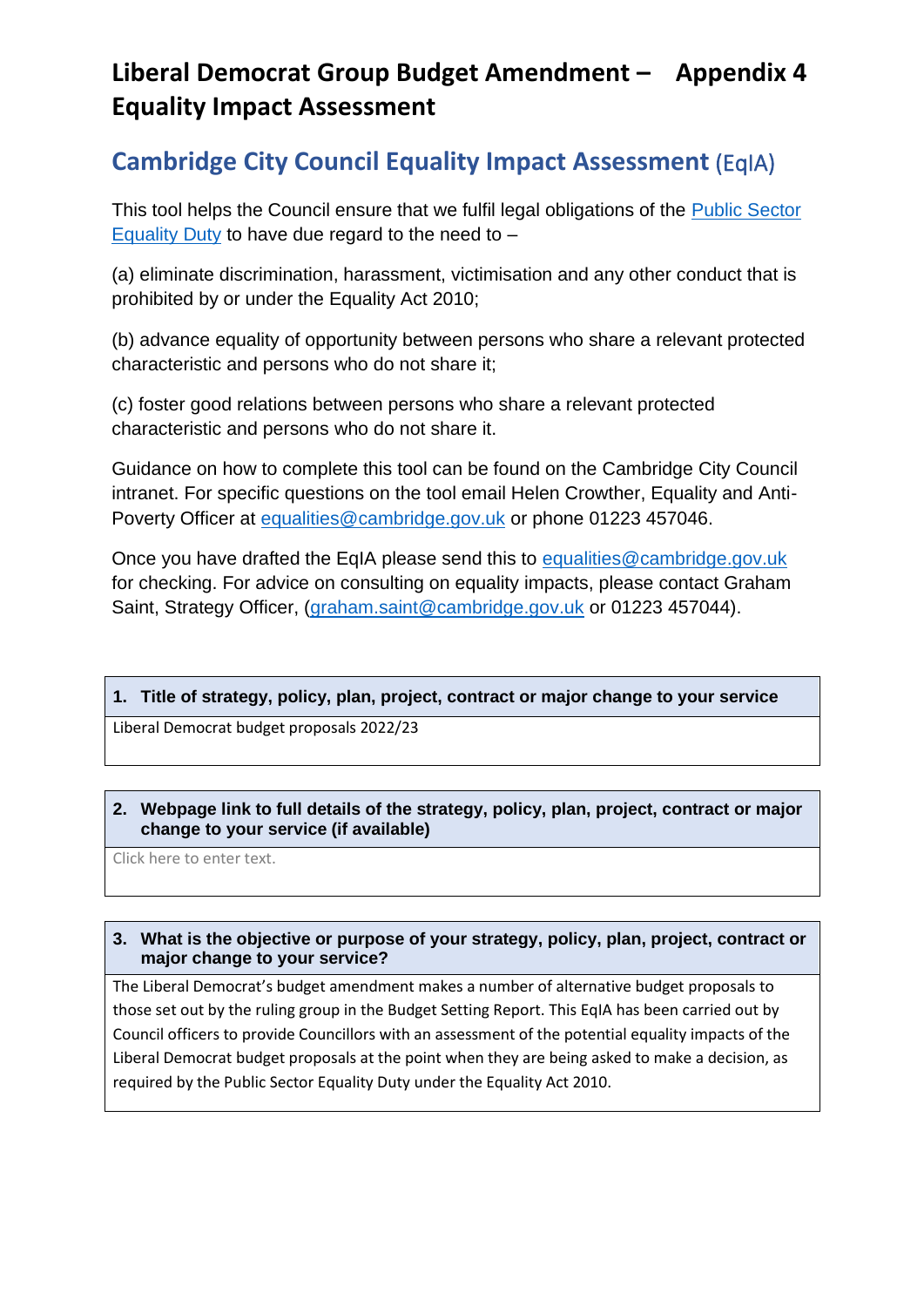Some proposals in the Liberal Democrat budget amendment will have very small or neutral impacts on equality and therefore have not been included in this EqIA. For other proposals there is not enough information at this stage on the proposal to be able to assess equality impacts.

The proposals that could have more significant impacts related to equality include:

- Contribution to County Council Children's Pandemic Education Catch-up Fund
- Post-Covid Community Inclusion Initiative for older and vulnerable people

| <b>Responsible service</b><br>4.7                                                                                                                |                                                                     |
|--------------------------------------------------------------------------------------------------------------------------------------------------|---------------------------------------------------------------------|
| The Finance service manages the budget process and the two bids in this EqIA sit within the<br>Council's communities portfolio                   |                                                                     |
|                                                                                                                                                  |                                                                     |
| Who will be affected by this strategy, policy, plan,<br>5.<br>project, contract or major change to your service?<br>(Please tick all that apply) | $\boxtimes$ Residents<br>Visitors<br>$\blacksquare$<br>$\Box$ Staff |

Please state any specific client group or groups (e.g. City Council tenants, tourists, people who work in the city but do not live here):

Click here to enter text.

**6. What type of strategy, policy, plan, project, contract or major change to your service is this?**

☒ New □ Major change □ Minor change

| 7. Are other departments or partners involved in delivering<br>this strategy, policy, plan, project, contract or major<br>change to your service? (Please tick) | $\Box$ Yes<br>$\Box$ No |
|-----------------------------------------------------------------------------------------------------------------------------------------------------------------|-------------------------|
|-----------------------------------------------------------------------------------------------------------------------------------------------------------------|-------------------------|

If 'Yes' please provide details below:

The budget bids in this EqIA relate to the Council's partnership working with the third sector and Cambridgeshire County Council.

**8. Has the report on your strategy, policy, plan, project, contract or major change to your service gone to Committee? If so, which one?**

The Liberal Democrat budget proposals will go to Council on 24th February 2022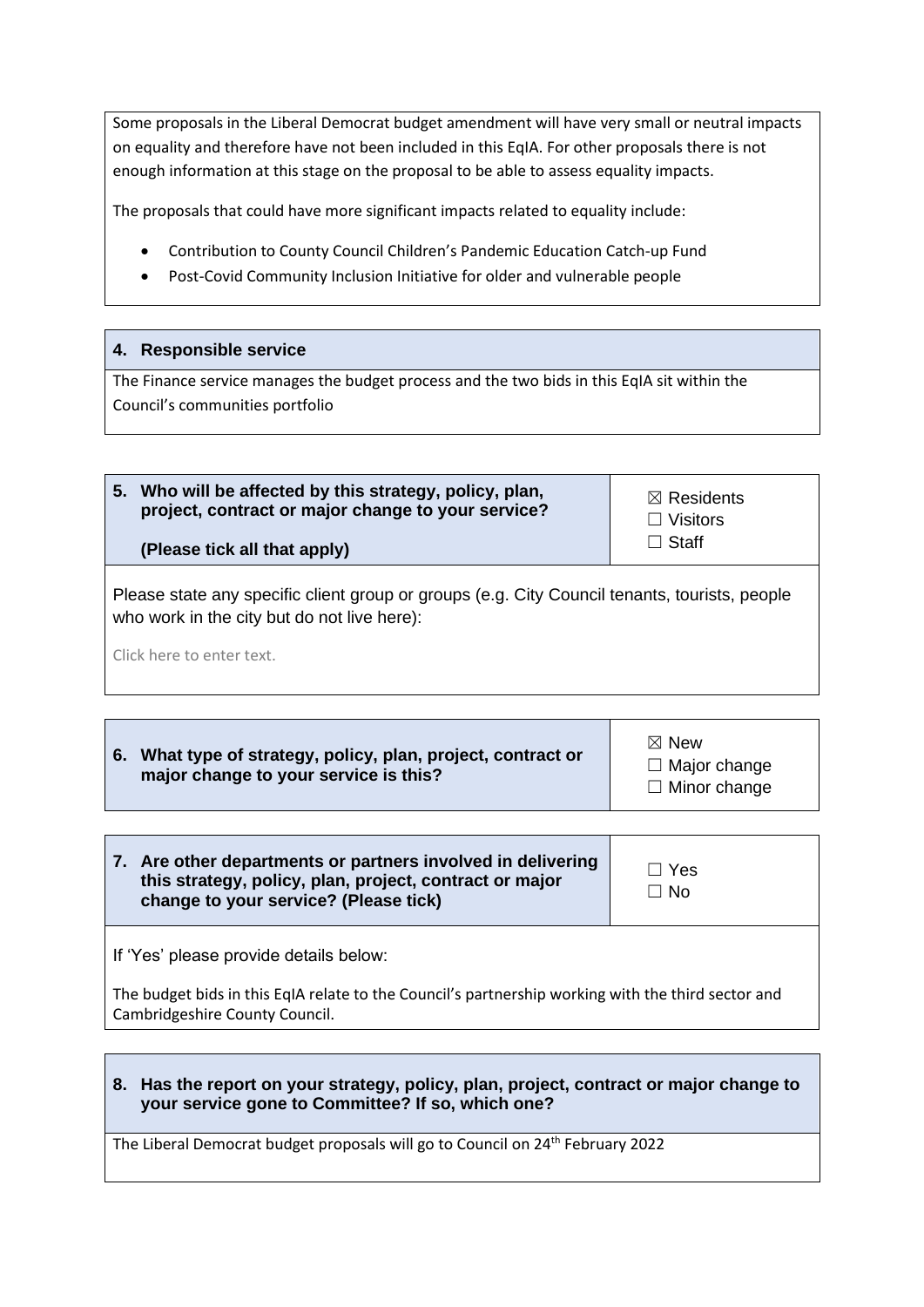### **9. What research methods/ evidence have you used in order to identify equality impacts of your strategy, policy, plan, project, contract or major change to your service?**

Sources of data used to inform this EqIA include:

- <https://cambridgeshireinsight.org.uk/>
- <https://www.campaigntoendloneliness.org/>
- [https://www.gov.uk/government/publications/the-report-of-the-commission-on-race-and](https://www.gov.uk/government/publications/the-report-of-the-commission-on-race-and-ethnic-disparities/education-and-training)[ethnic-disparities/education-and-training](https://www.gov.uk/government/publications/the-report-of-the-commission-on-race-and-ethnic-disparities/education-and-training)
- Strand, S, (2021), 'Effects of Ethnicity and Socio-economic Status on Attainment', University of Oxford. Available at: https://www.gov.uk/government/publications/the-report-of-thecommission-on-race-and-ethnic-disparities-supporting-research/ethnic-socio-economicand-sex-inequalities-in-educational-achievement-at-age-16-by-professor-steve-strand  $\overline{P}$
- <https://www.jrf.org.uk/data>
- Disability and education, UK [Office for National Statistics \(ons.gov.uk\)](https://www.ons.gov.uk/peoplepopulationandcommunity/healthandsocialcare/disability/bulletins/disabilityandeducationuk/2019)

#### **10. Potential impacts**

For each category below, please explain if the strategy, policy, plan, project, contract or major change to your service could have a positive/ negative impact or no impact. Where an impact has been identified, please explain what it is. Consider impacts on service users, visitors and staff members separately.

### **(a) Age - Please also consider any safeguarding issues for children and adults at risk**

#### **Contribution to County Council Children's Pandemic Education Catch-up Fund**

According to the latest data before the pandemic, in 2019 only 43% of pupils receiving Free School Meals achieved the Key Stage 4 benchmark (Grades 9 to 4 in GCSE English and Maths), compared to three quarters (75.3%) of children not eligible for free school meals in the city. As a result of the Covid-19 pandemic, the government closed schools for most pupils for several months. Concerns have been raised that during this time the educational attainment gap would increase. The proposal would have a positive impact on children's educational attainment by contributing funding to the County Council's fund for access to out-of-school activities for children qualifying for free school meals or from families receiving Universal Credit.

#### **Post-Covid Community Inclusion Initiative for older and vulnerable people**

Before Covid 19, older people were more likely to experience loneliness and older people are more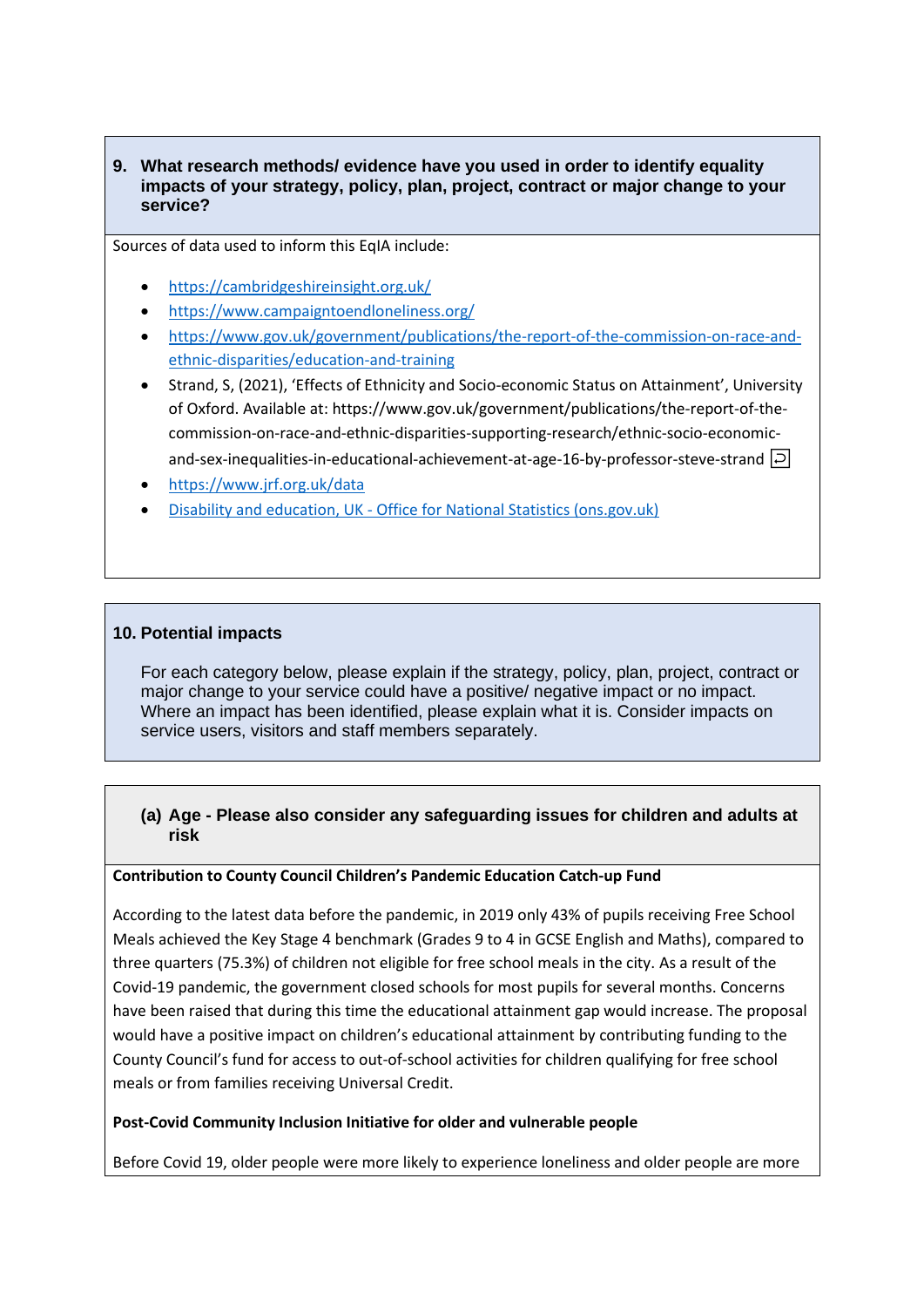likely to live alone. Older people are at greater risk if they get coronavirus, so many have avoided contact with other people and continue to do so, which can exacerbate loneliness.

This proposal could have a positive impact on older people in preventing isolation and loneliness by increasing the Community Grant to the Care Network for their project, which will support older and vulnerable people re-integrating into the wider community. At the same time, as older people are at greater risk if they get coronavirus, the programme of support would need to be carefully planned to protect their safety from the virus and take into account data on transmission rates/vaccination.

# **(b) Disability**

### **Post-Covid Community Inclusion Initiative for older and vulnerable people**

Loneliness is considered to be a public health issue as it is associated with a range of health risks – for instance, loneliness and social isolation put individuals at greater risk of cognitive decline and dementia. Before Covid19, older people were more likely to experience loneliness and older people are more likely to live alone. Older people are at greater risk if they get coronavirus so many have especially avoided contact with other people and continue to do so, which can exacerbate loneliness. Many people with pre-existing health conditions were required to 'shield' during the pandemic, which may also have led them to experience loneliness and isolation.

As noted above, this proposal could have a positive impact on older and vulnerable people in preventing isolation and loneliness and reduce associated health risks. The project will increase the Community Grant to the Care Network for their project, which will help older and vulnerable people re-integrating into the wider community. At the same time, as older and vulnerable people are at greater risk where they get coronavirus, the programme of support would need to be carefully planned to protect their safety from the virus and take into account data on transmission rates/vaccination.

### **Contribution to County Council Children's Pandemic Education Catch-up Fund**

Households with disabled individuals (adults or children) are more likely to experience poverty and therefore qualify for free school meals or be claiming Universal Credit, meaning this proposal could have a positive impact on them. Moreover, there is a disparity in educational attainment between disabled and non-disabled people.

### **(c) Gender reassignment**

No impacts have been identified specific to this protected characteristic group.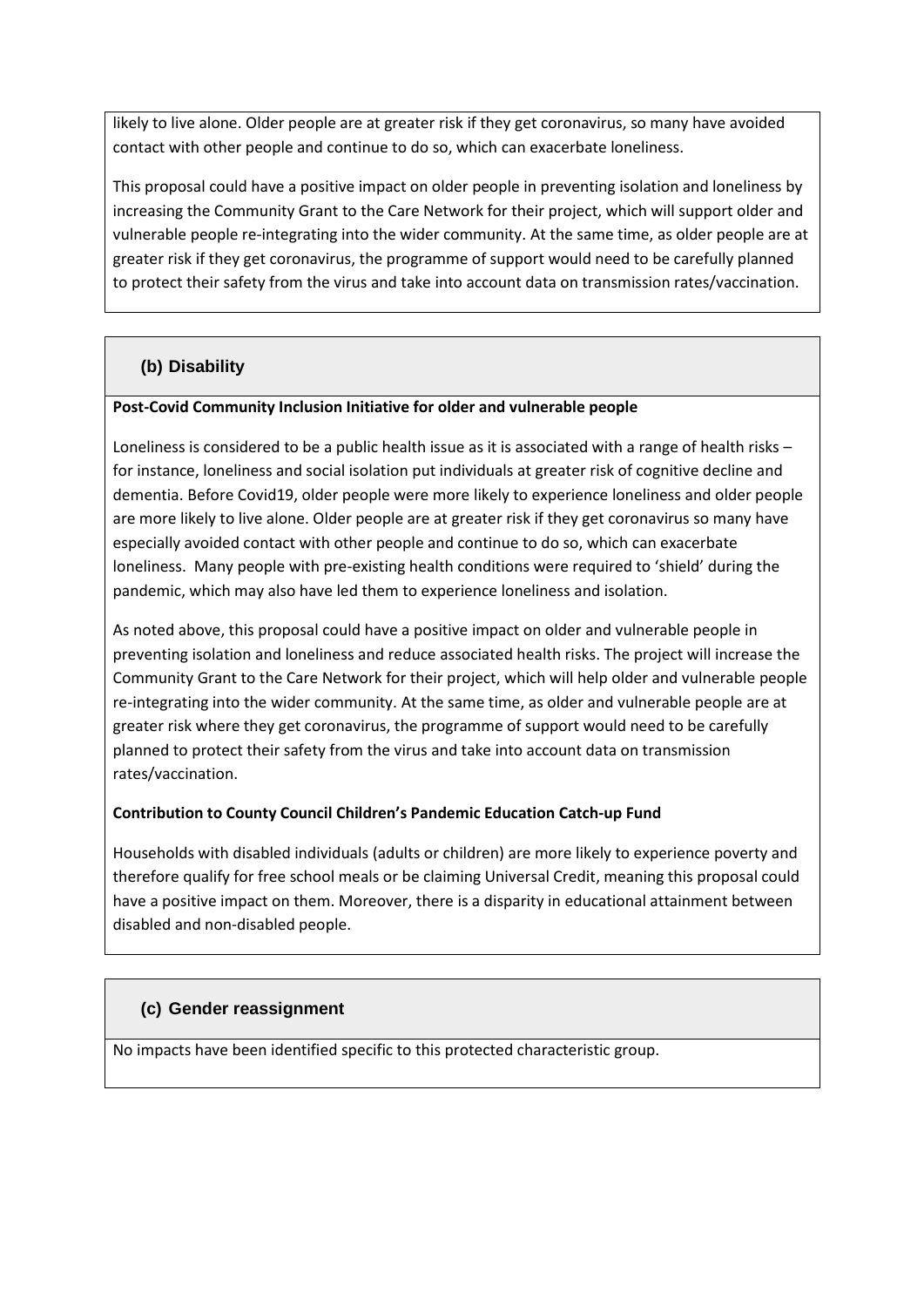# **(d) Marriage and civil partnership**

No impacts have been identified specific to this protected characteristic group.

## **(e) Pregnancy and maternity**

No impacts have been identified specific to this protected characteristic group.

### **(f) Race – Note that the protected characteristic 'race' refers to a group of people defined by their race, colour, and nationality (including citizenship) ethnic or national origins.**

#### **Contribution to County Council Children's Pandemic Education Catch-up Fund**

This proposal would have a positive impact for children in low-income households or experiencing poverty as it is aimed at improving educational outcomes of children on qualifying for free school meals or from families receiving Universal Credit.

Some minority ethnic groups are more likely to experience poverty than others, but all ethnic minority groups are more likely than White British people to experience poverty. 2021 research indicates that educational attainment of different ethnic groups is closely related to socio-economic status. People from low-income backgrounds or who experience poverty perform less well. Once this is controlled for, all major ethnic groups perform better than White British pupils except for Black Caribbean pupils (with the Pakistani ethnic group at about the same level).

## **(g) Religion or belief**

No impacts have been identified specific to this protected characteristic group.

## **(h) Sex**

No impacts have been identified specific to this protected characteristic group.

## **(i) Sexual orientation**

No impacts have been identified specific to this protected characteristic group.